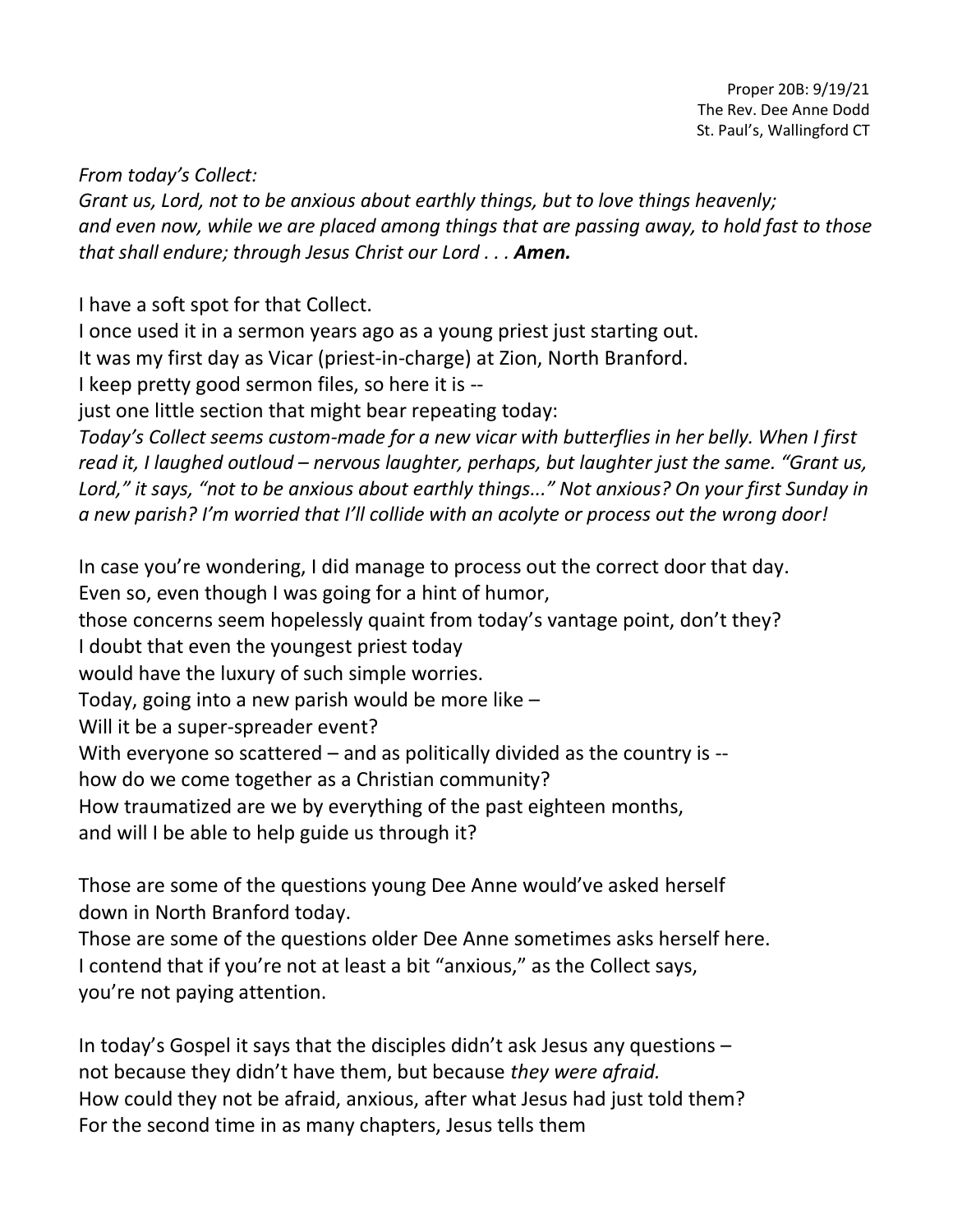that he'll be betrayed, killed, and rise again. It's similar to what we heard last week, as Jesus dashes their expectations of what it means to be the Messiah. It turns out that Jesus is not some big brash Messiah who swoops down to make it all better. Jesus is the Messiah who will suffer and die and, yes, rise again. Jesus is the Messiah who shows them how to lose their life in order to keep it, how to die before rising again.

New and perplexing information, yes. But what if they'd just admitted as much? What if they'd told Jesus "they didn't understand what he was saying"? What if they weren't afraid to ask questions?

Jesus never dodged tough questions.

He asked, and got them to admit that they'd been arguing about

which of them was the greatest.

Jesus then settles the matter by bringing a little child before them.

Not because children are cute and innocent,

but because they are vulnerable and powerless.

Children were among the very least in that society,

and that's why Jesus reaches out to them.

Just like he reached out to infirm Gentile women, lepers, demoniacs, the blind, the lame, tax collectors and all manner of the ostracized and the outcast. Children were perhaps the ultimate example of the vulnerable and powerless, those whom the disciples were not only to welcome, but themselves *be.* Because that's where Jesus hangs out.

That's where God in Christ is found.

*Whoever welcomes one such child in my name welcomes me*, says Jesus, *and whoever welcomes me welcomes not me but the One who sent me.*

The truth is, we're all going through some profoundly uncertain times. We're all just making it up as we go along, mostly doing the best we can in challenging circumstances.

I'm no longer that young priest standing before a new parish, but I have no experience leading a parish through a prolonged period of pandemic and upheaval. And neither does anyone I know.